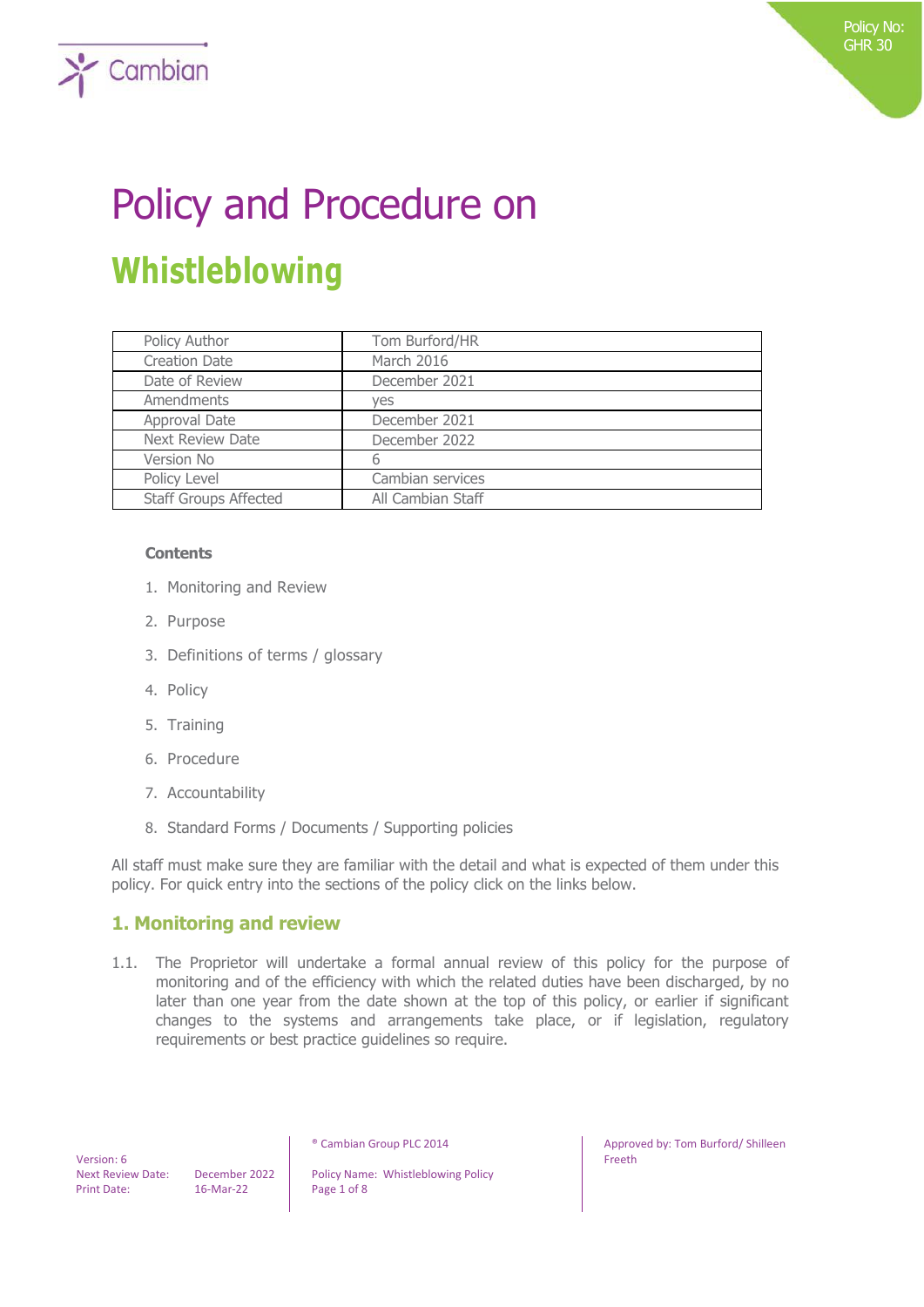

**Jeremy Wiles Group Executive Director – Children Services Date: December 2021**

## **2. Purpose**

- 2.1. We are committed to conducting our business with honesty and integrity, and we expect all colleagues to maintain high standards in accordance with our Code of Conduct (GHR: 37) and Code of Practice (GHR: 11). However, all organisations face the risk of things going wrong from time to time, or of unknowingly harbouring illegal or unethical conduct. A culture of openness and accountability is essential in order to prevent such situations occurring and to address them when they do occur. Whilst staff obviously forge friendships and allegiances to their colleagues, our primary loyalty at all times should be to those who use our services, and there is therefore a responsibility on every employee to report conduct that is of concern.
- 2.2. This policy ensures that Cambian complies with the Public Interest Disclosure Act 1998 (PIDA) which applies to almost all workers and employees who ordinarily work in Great Britain. The situations covered include criminal offences, risks to health and safety, failure to comply with a legal obligation, a miscarriage of justice and environmental damage.
- 2.3 The aims of this policy are:
	- To encourage colleagues to report suspected wrongdoing as soon as possible, in the knowledge that their concerns will be taken seriously, investigated as appropriate and that their confidentiality will be respected.
	- Employees and workers who make a 'protected disclosure' are protected from being treated badly or being dismissed. For a disclosure to be protected it must be made to an appropriate body. For example, disclosing a health and safety issue to the Health and Safety Executive is likely to be protected, but not if the concern was disclosed to the media.
	- To provide colleagues with guidance as to how to raise those concerns and receive feedback on any actions taken.
	- To reassure colleagues that they should be able to raise genuine concerns without fear of reprisals, even if they turn out to be mistaken.
	- To assure relatives, parents/guardians, placing authorities and inspection and registration bodies that Cambian gives high priority to securing the highest standards of behaviour from and amongst its employees.
- 2.4 This policy is intended to cover any serious concerns that someone has about any aspect of service provision or the conduct of a member of staff or others acting on behalf of Cambian. It does not form part of any employee's contract of employment and we may amend it at any time.
- 2.5 This policy is in line with:
	- Keeping Children Safe in Education (September 2021)
	- Working Together to safeguard Children (July 2018),
	- Children's Homes Regulations (April 2015)

| Version: 6               |
|--------------------------|
| <b>Next Review Date:</b> |
| <b>Print Date:</b>       |

December 2022 | Policy Name: Whistleblowing Policy 16-Mar-22 Page 2 of 8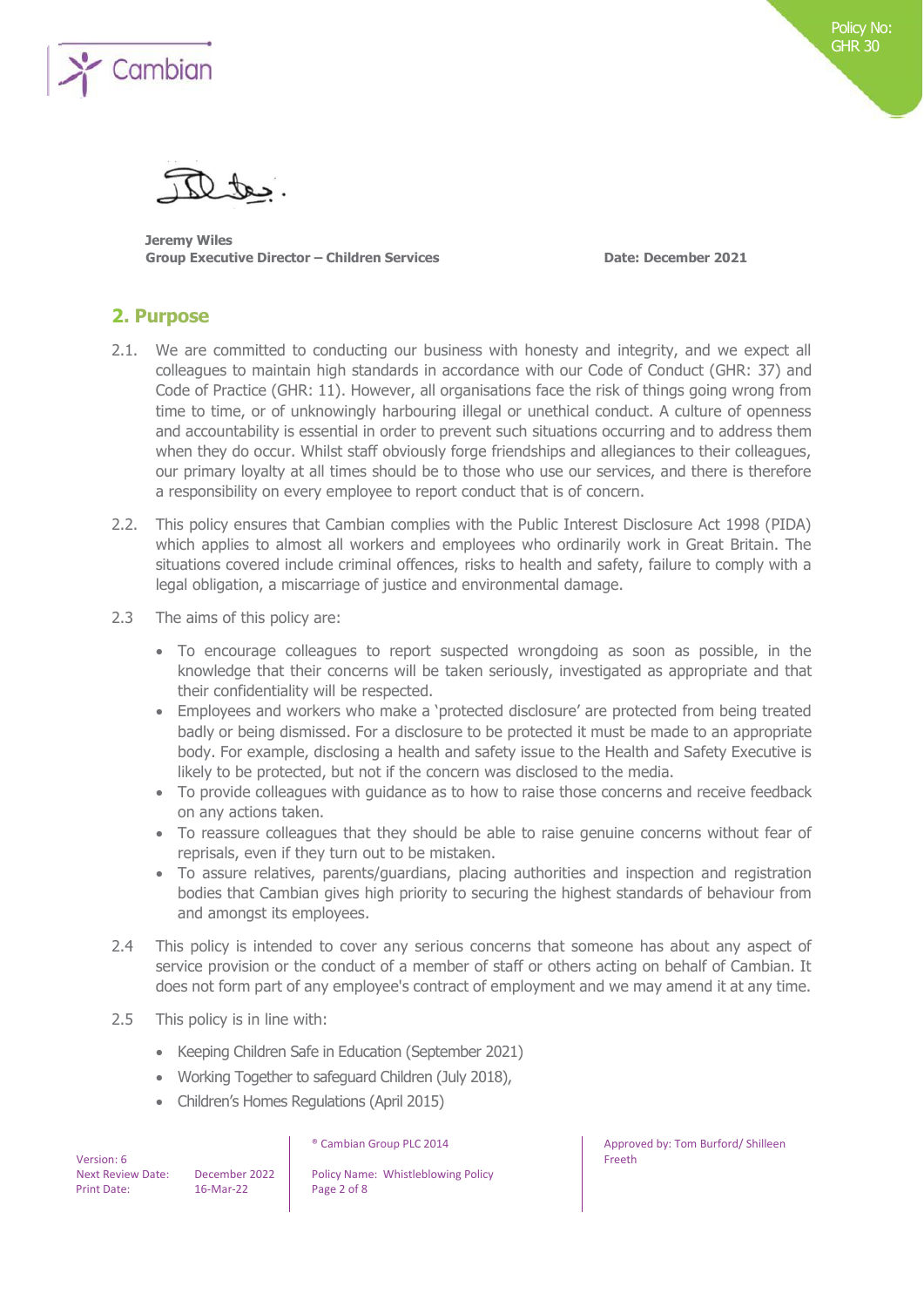

- Health and Social Care Act 2008 (Regulated Activities) Regulations , part 3 (2015)
- National Minimum Standards for Independent Health Care Services in Wales
- The Independent Health Care (Wales) Regulations 2011
- Social Services and Well-being (Wales) Act 2014
- The 20 Principles of The Francis Review 'Freedom to Speak Up' February 2015
- And giving due regard to Prevent Duty Guidance (March 2016),
- 2.6 This policy is made available to parents, carers, staff and individuals.

## **3. Definition of terms / Glossary**

- 3.1 Whistleblowing is the disclosure of information which relates to suspected wrongdoing or dangers at work. You are protected by law if you report any of the following;
	- suspicions or concerns regarding any type of abuse or potential harm to individuals in our care which for some reason cannot be raised under the normal safeguarding procedures as set out in our Child Protection and Safeguarding Policy 25;
	- criminal activity;
	- failure to comply with any legal or professional obligation or our regulatory requirements;
	- danger to health and safety;
	- bribery under our Anti-Bribery and Corruption Policy (GHR 31);
	- dishonesty, fraud or financial mismanagement;
	- breach of our internal policies and procedures including our Code of Conduct;
	- unauthorised disclosure of confidential information;
	- issues that are not being dealt with through clinical governance reviews or other legitimate avenues;
	- if you believe someone is covering up wrongdoing
- 3.2 A **whistleblower** is a person who raises a genuine concern relating to any of the above. All Proprietors and employees have a responsibility to carry out their duties to the highest standards of openness, probity and accountability. If you have any genuine concerns related to suspected wrongdoing or danger affecting any of our activities (a whistleblowing concern) you should report it under this policy.
- 3.3 The following complaints do not fall under Whistleblowing:

Personal grievances (for example bullying, harassment, discrimination) are not covered by whistleblowing law, unless your particular case is in the public interest. In those cases you should use the Grievance Procedure (GHR 29) or Harassment and Bullying Policy (GHR 02) as appropriate.

Guidance on associated terminology is set out below.

3.4 **Harassment:** A person is harassed when they are subjected to unwanted physical or verbal conduct which has the purpose or effect of violating their dignity or creating an intimidating, hostile, degrading, humiliating or offensive environment for them

Next Review Date: December 2022 | Policy Name: Whistleblowing Policy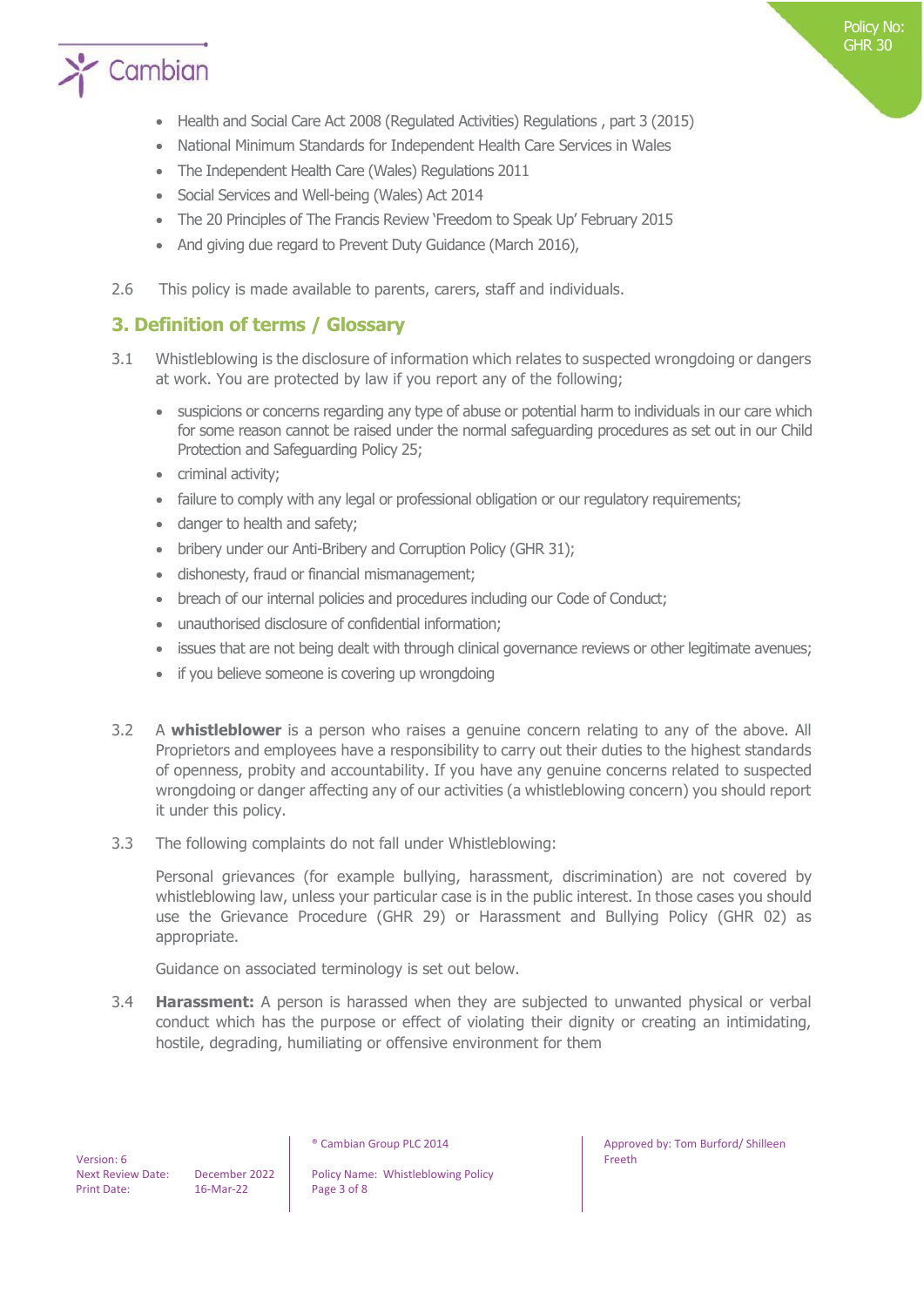

- 3.5 **Bullying:** A person is bullied when they are subjected to offensive, intimidating, malicious or insulting behavior which through the abuse or misuse of power makes them feel vulnerable, upset, humiliated or threatened. Such behaviour may include:
	- a staff member shouting at, being sarcastic towards, ridiculing or demeaning a pupil or colleague;
	- making physical or psychological threats;
	- overbearing supervision;
	- making inappropriately derogatory remarks about a pupil or colleague;
	- persistent unfair assessment of a pupil or colleague's work;
	- Unfairly excluding pupils from classes, projects or events.
- 3.6 Bullying does not include reasonable and constructive criticism of a pupil or colleague's work or behaviour.

## **4. Policy**

- 4.1. This policy applies to all employees (either full or part-time), bank workers or others on a temporary or casual contract, secondees, trainees, volunteers, interns or students, people involved in investigations, independent consultants, agents or sponsors for Cambian group and suppliers of services contracted to Cambian.
- 4.2 Where there is evidence of any criminal activity or child safeguarding issues, the police and/or the Local Safeguarding Children's Board (LSCB) / Child Protection Unit shall be informed immediately, in accordance with Cambian's Child Protection and Safeguarding Policy as appropriate.
- 4.3 If you are uncertain whether something is within the scope of this policy you should seek advice from the Director of HR, or from Public Concern at Work, an independent charity, whose contact details are set out in section 7.5
- 4.4 This policy does not release employees from their duty;
	- Of confidentiality in the course of their work
	- To undertake and participate in (as appropriate clinical governance reviews)
	- To participate in investigations
	- To follow company procedures.

## **5. Training**

- 5.1 Cambian will ensure that training courses which include whistleblowing will include awareness of how employees can raise concerns and highlight the whistleblowing helpline. Whistleblowing is covered in Cambian's e-learning modules (Myrus) – Safeguarding Children and Dealing with Concerns at Work. Whistleblowing is also incorporated into safeguarding workshops and induction courses.
- 5.2 Cambian will ensure that whistleblowing policy and procedure will also be discussed as part of the supervision programme and at staff meetings and other opportunities.

## **6. Procedure**

#### **Raising a whistleblowing concern**

 Version: 6 Print Date: 16-Mar-22 Page 4 of 8

Next Review Date: December 2022 | Policy Name: Whistleblowing Policy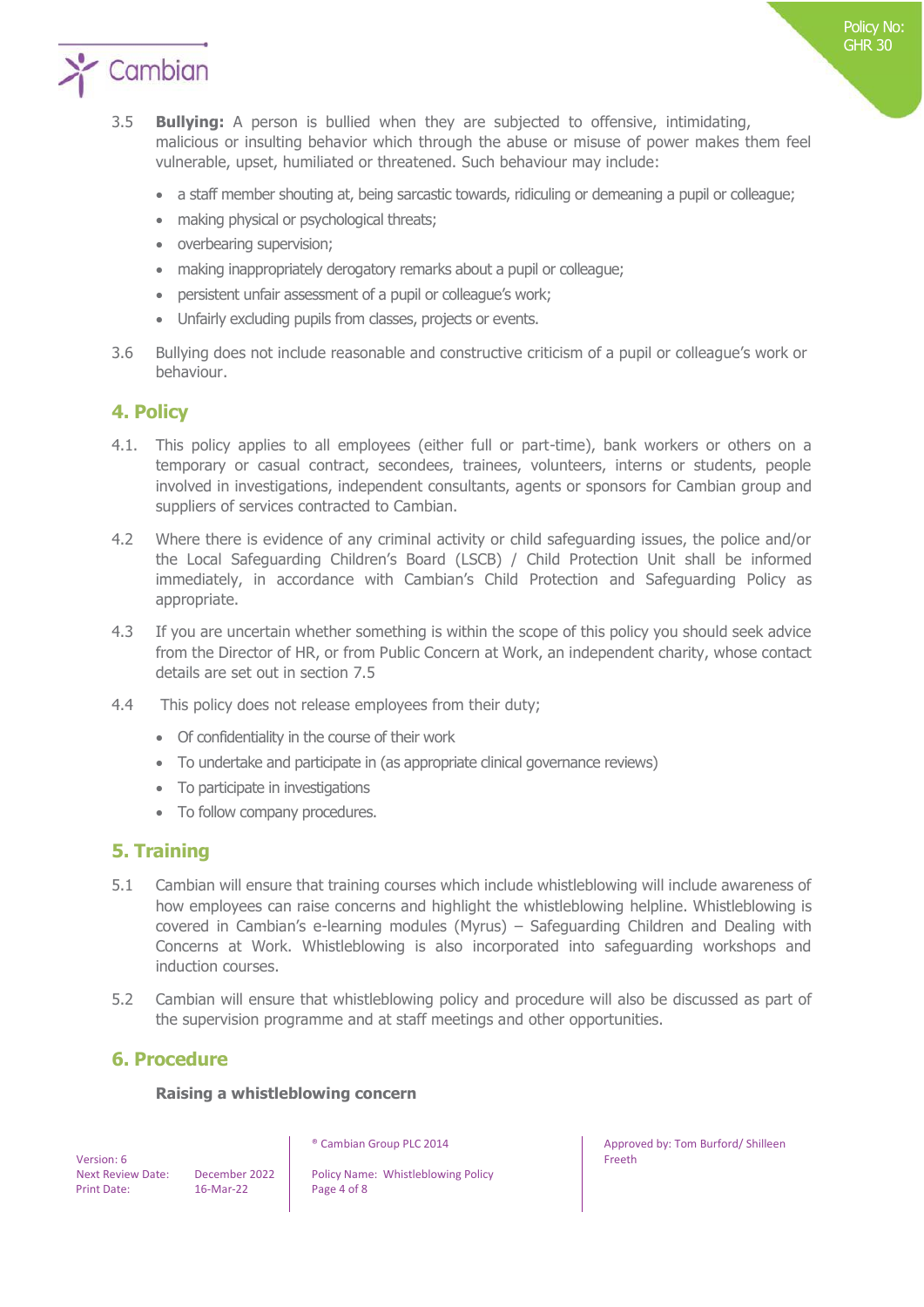

- 6.2. We would expect that in the majority of cases you will raise any concerns with your line manager, unless you suspect your line manager to be involved, in which case please contact the Regional Manager/Lead or the Managing Director of your division, functional head or any of the Whistleblowing Officers (Section 7.5). You may tell them in person or put the matter in writing if you prefer. They may be able to agree a way of resolving your concern quickly and effectively. Your manager should make a written record of your concern, and ensure that it is properly investigated, feeding back to you as appropriate. In all cases they should refer the matter to the Whistleblowing Officer so that a complete record of all such concerns and the action taken and outcomes, is recorded.
- 6.3. However, where the matter is more serious, or you feel that your line manager has not addressed your concern, or you prefer not to raise it with someone within Cambian for any reason, you should contact our confidential independent external telephone hotline, on 0800 086 9128 (a Freephone number). This hotline is run on a 24hours, seven days a week basis by Navex Global, an independent specialist provider of whistleblowing services. Alternatively, you can contact Navex Global's EthicsPoint online service and record your concerns using their secure on-line portal at cambiangroup.ethicspoint.com
- 6.4. EthicsPoint will take down a written summary of your concern and read this back to you to ensure that they have accurately recorded your concerns. EthicsPoint will then notify the Cambian Whistleblowing Officers that a concern has been raised with them by secure e-mail and the Whistleblowing Officers will ensure that an investigation commences. After you have completed your report you will be assigned a unique code called a 'report key'. You will need to write down your report key and password and keep them in a safe place. After 5-6 business days you will be able to use your report key and password to check your report for feedback or questions.
- 6.5. Whether an individual raises a concern confidentially, via EthicsPoint, with their line manager or in any other fashion, Cambian's investigation and response time will be consistent and Cambian will be accountable for the same level of response (see **'Investigation and outcome'** below).

## **Confidentiality**

- 6.6. Whichever route you use to raise your concern, we hope that people will feel able to voice whistleblowing concerns openly under this policy. However, if you want to raise your concern confidentially, we will make every effort to keep your identity secret. If it is necessary for anyone investigating your concern to know your identity, we will discuss this with you.
- 6.7. We do not encourage colleagues to make disclosures anonymously. Thorough investigation may be more difficult or impossible if we cannot obtain further information from you. It is also more difficult to establish the credibility of allegations. Whistleblowers who are concerned about possible reprisals if their identity is revealed should come forward to the Head of Legal or one of the other Whistleblowing Officers and appropriate measures can then be taken to preserve confidentiality. If you are in any doubt you can seek advice from Public Concern at Work, an independent whistleblowing charity who offer a confidential helpline for individuals who are thinking of whistleblowing. Their contact details are set out in section 7.5 of this policy.

Next Review Date: December 2022 | Policy Name: Whistleblowing Policy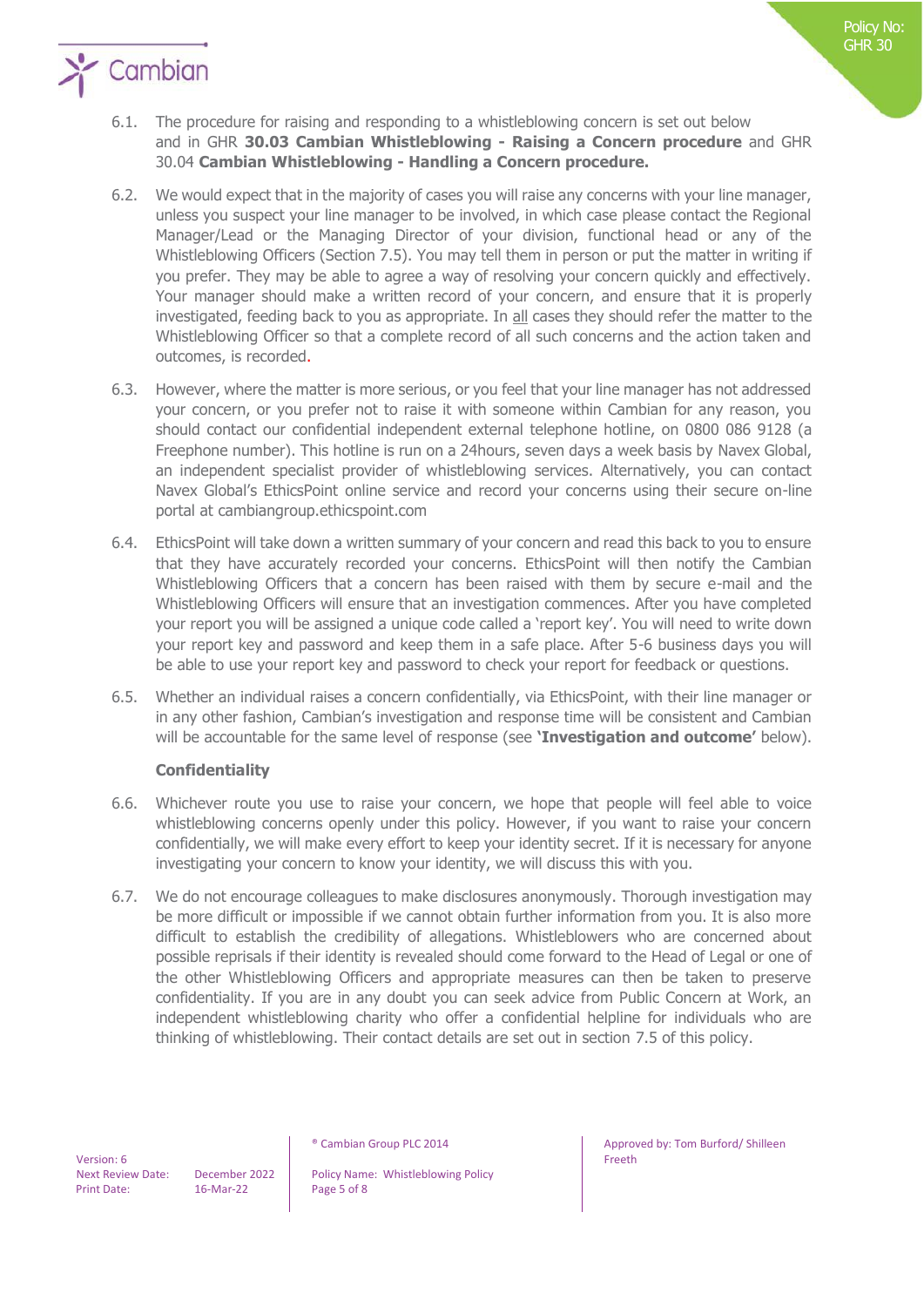

- 6.8. Cambian has a duty to pass on information to others if this is required as a matter of law or in the public interest. On occasion this may mean that this cannot be done without identifying the person who raised the concern, for example:
	- Because evidence is needed in court; or
	- Cambian is involved in legal proceedings and Cambian's papers are open to scrutiny. If this happens, Cambian will discuss this with the employee beforehand.

#### **Investigation and outcome**

- 6.9. All whistleblowing incidents, regardless of the route, are sent to the Head of Employee Relations, who will nominate an investigator or team of investigators with relevant experience and specialist knowledge of the subject matter. The relevant Managing director will also be notified in the first instance, unless they are directly implicated. If the whistleblowing incident concerns a procurement or financial irregularities, the Chief Finance Officer (CFO) and Group Financial Controller will also be notified in the first instance.
- 6.10. We will seek to inform you as soon as possible and in any event within 20 working days of either the outcome of our assessment or how the investigation is progressing. If you have raised a concern through the EthicsPoint hotline, you can always contact them for an update on progress at any time, as they will be kept abreast of how the investigation is progressing. You may be asked to provide further information from time to time. After 5-6 business days you will be able to use your report key and password to log back into the system and check your report for feedback or questions.

The investigator(s) may make recommendations for change to enable us to minimize the risk of future wrongdoing.

- 6.11. We will aim to keep you informed of the progress of the investigation and its likely timescale. However, sometimes the need for confidentiality may prevent us giving you specific details of the investigation or any disciplinary action taken as a result. You should treat any information about the investigation as confidential.
- 6.12. If we conclude that a whistleblower has made false allegations maliciously or with a view to personal gain, the whistleblower may be subject to investigation which may result in a disciplinary sanction. In an extreme case malicious or wild allegations could give rise to legal action on the part of the persons complained about.

#### **If you are not satisfied**

- 6.13. While we cannot always guarantee the outcome you are seeking, we will try to deal with your concern fairly and in an appropriate way. By using this policy you can help us to achieve this.
- 6.14. If you are not happy with the way in which your concern has been handled, you can raise it with one of the other Whistleblowing Officers

#### **External disclosures**

- 6.15. The aim of this policy is to provide an internal mechanism for reporting, investigating, remedying and learning from any wrongdoing in the workplace. In most cases you should not find it necessary to alert anyone externally.
- 6.16. The law recognises that in some circumstances it may be appropriate for you to report your concerns to an external body such as a regulator. It will very rarely if ever be appropriate to alert

 Version: 6 Print Date: 16-Mar-22 Page 6 of 8

Next Review Date: December 2022 | Policy Name: Whistleblowing Policy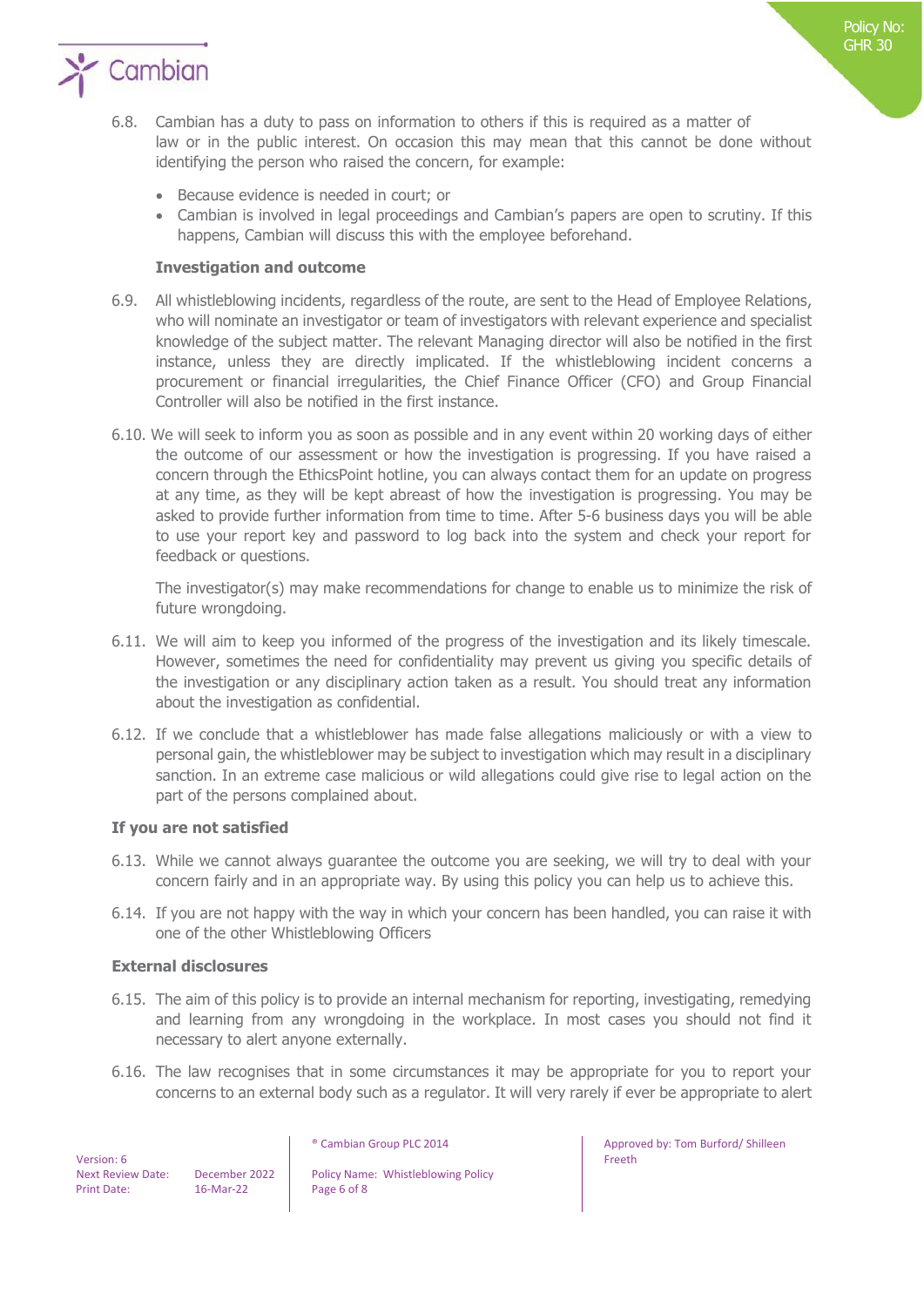

the media. We strongly encourage you to seek advice before reporting a concern to anyone external. The independent whistleblowing charity, Public Concern at Work, operates a confidential helpline. They also have a list of prescribed regulators for reporting certain types of concern. Their contact details are included in section 7.5.

6.17. Whistleblowing concerns usually relate to the conduct of our colleagues, but they may sometimes relate to the actions of a third party, such as a customer, supplier or service provider. In some circumstances the law will protect you if you raise the matter with the third party directly. However, we encourage you to report such concerns internally first.

#### **Protection and support for whistleblowers**

- 6.18. It is understandable that whistleblowers are sometimes worried about possible repercussions. We aim to encourage openness and will support colleagues who raise genuine concerns under this policy, even if they turn out to be mistaken.
- 6.19. Whistleblowers must not suffer any detrimental treatment as a result of raising a concern. Detrimental treatment includes dismissal, disciplinary action, threats or other unfavourable treatment connected with raising a concern. If you believe that you have suffered any such treatment as a result of raising a whistleblowing matter, you should inform the Whistleblowing Officers immediately. If the matter is not remedied you should raise it formally using our Grievance Procedure.
- 6.20. You must not threaten or retaliate against whistleblowers in any way. If you are involved in such conduct you may be subject to disciplinary action. In some cases the whistleblower could have a right to sue you personally for compensation in an employment tribunal.
- 6.21**.** An instruction to cover up wrongdoing is itself a disciplinary offence. If told not to raise or pursue any concern, even by a person in authority such as a manager, employees should not agree to remain silent. They should report the matter to one of the Whistleblowing Officers or the whistleblowing hotline.

## **7. Accountability**

- 7.1 The Whistleblowing Officers, whose details are set out in below have day-to-day operational responsibility for this policy, and must ensure that all managers, head teachers and other colleagues who may deal with concerns or investigations under this policy receive regular and appropriate guidance on its use.
- 7.4. All colleagues are responsible for the success of this policy and should ensure that they use it to disclose any suspected danger or wrongdoing.
- 7.5. Contact details:

| Whistleblowing<br>Hotline (24 hours)         | 0800 086 9128<br>(EthicsPoint)   |
|----------------------------------------------|----------------------------------|
| Navex Global's<br><b>EthicsPoint Website</b> | www.cambiangroup.ethicspoint.com |

 Version: 6 Print Date: 16-Mar-22 Page 7 of 8

Next Review Date: December 2022 | Policy Name: Whistleblowing Policy